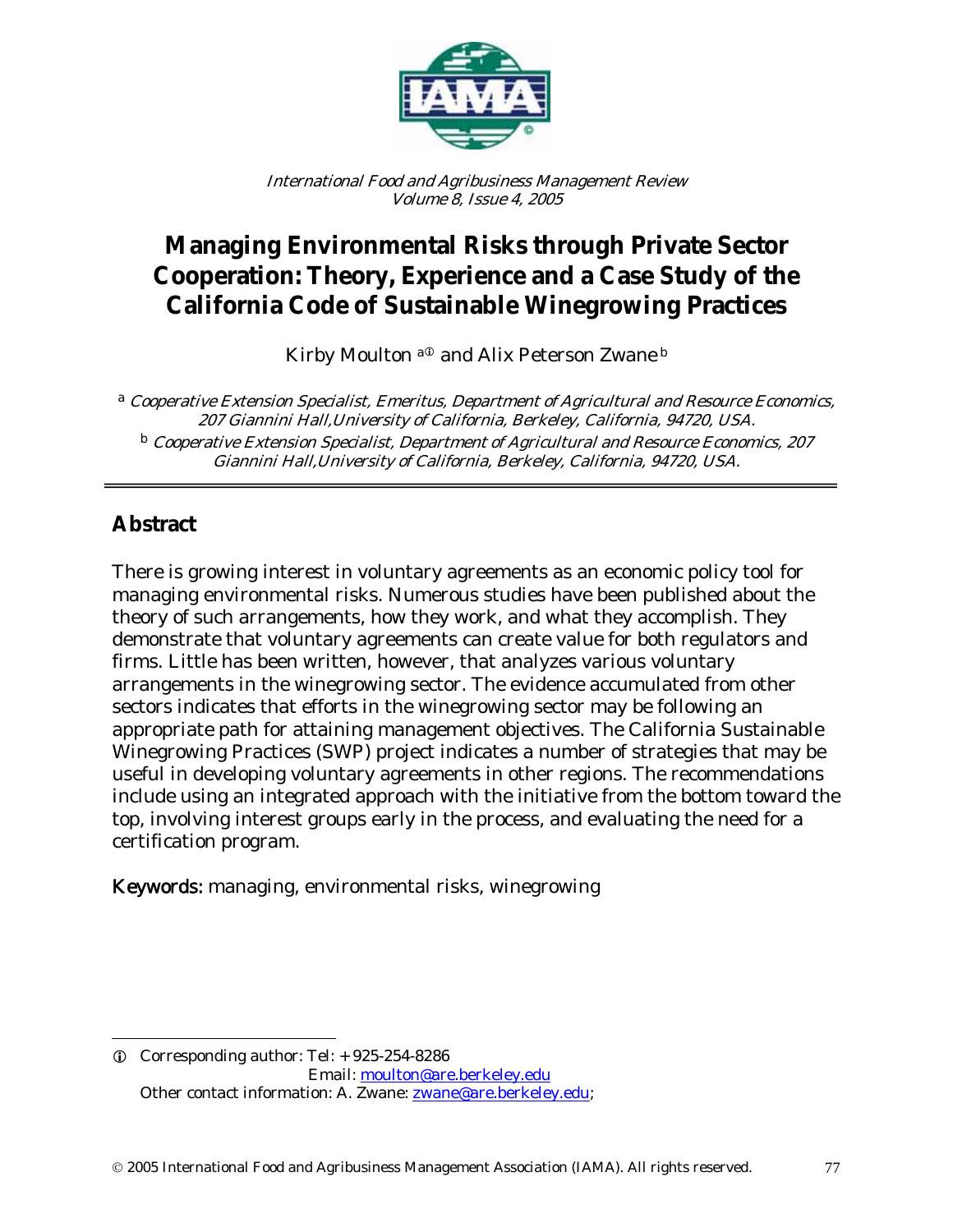### **Introduction**

Winegrowers, and the organizations that regulate them, are increasingly aware of the links between grape and wine production and environmental outcomes, particularly land, soil and air degradation. The industry has responded to this awareness by organizing environmental risk management initiatives in numerous countries including France, Italy, South Africa, New Zealand, Australia, Argentina, and the United States. The OIV (International Organization of Vines and Wines) is currently considering a Resolution (CST/03/252) which addresses the issues of sustainable development on a global scale. This paper reviews studies of voluntary environmental management programs and examines the California winegrowers' experience to find lessons that might be useful to winegrowers and governments in other areas. The focus of this paper is on the method for involving winegrowers and the broader community in evaluating existing practices, organizing educational efforts and establishing standards for sustainable production practices. The method may be appropriate for other areas even if the final set of standards differs to conform to local conditions.

Voluntary environmental management programs have emerged in numerous industries and countries as alternatives to mandatory environmental regulations. Rivera (2002) identifies three classes of voluntary programs: (1) public voluntary programs established by governments to encourage improved practices (e.g. the Eco-Management and Audit Scheme of the EU, 1993); (2) negotiated schemes between government and firms; and (3) unilateral initiatives established by industry associations or third-party organizations. California growers and wineries initiated a voluntary environmental program in collaboration with community interest groups and government agencies. This effort produced The California Code of Sustainable Winegrowing Practices (SWP). This initiative fits into Riviera's third class, even though government representatives were involved early on.

As well as describing the creation of the SWP, in this paper we consider what design considerations can increase the environmental benefits of voluntary agreements and draw lessons for winegrowing firms and governments that regulate them. This discussion can draw no definitive conclusion about whether the SWP, or programs like it, will provide greater environmental protection than other forms of regulation. In general, no a priori prediction can be made about the relative cost effectiveness of voluntary agreements and other forms of regulation (Sergeson and Micheli 1998) because analysts do not know what environmental targets regulators might have chosen or the instruments they would have selected to meet these targets. Further, the extent to which firms participate in voluntary programs determines the environmental benefits of these agreements, and thus their value to regulators or society at large.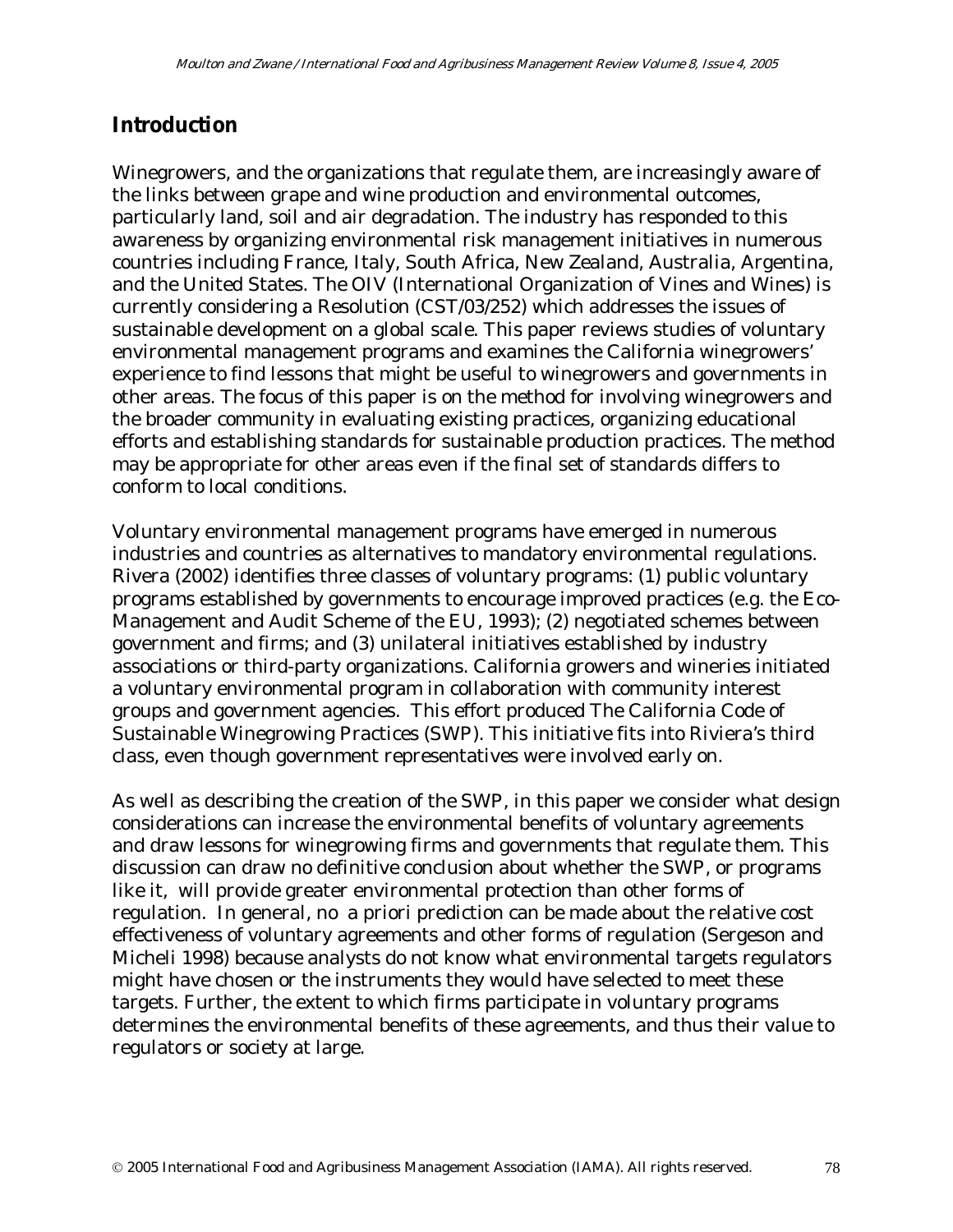It is too early to evaluate or critique the SWP's performance in fostering the adoption of sustainable practices. The ultimate test will be the extent to which this program has contributed to environmental protection, and thus social welfare, and at what cost. An empirical analysis comparing environmental performance before the SWP and after would be the best means for policy makers and the industry to evaluate the cost effectiveness of this effort.

The remainder of this paper is organized as follows: Section 2 reviews the theory and experience of voluntary environmental programs that have been used in the past. We use this review to draw some general lessons about what value firms can capture from these programs and what design characteristics can make the agreements more valuable. Section 3 examines the California program. We consider what circumstances made agreement to a code of conduct possible, and whether the SWP is likely to bring value to firms. Section 4 provides some lessons for firms from the SWP and experience elsewhere about when and how voluntary environmental agreements can be valuable. Section 5 addresses the broader social concern of how voluntary agreements can be designed that achieve cost-effective environmental protection.

### **Theory and Experience of Voluntary Environmental Agreements**

While voluntary codes of conduct are new to the wine industry in California, voluntary regulatory agreements, including information disclosure programs, voluntary pollution reduction or environmental management programs, and ecolabeling or certification programs have been widely used in other industries. In this section we review both theoretical and empirical research that has been conducted to understand why this form of environmental management may be attractive to firms and actual or potential regulators, and when this form of management may be most effective. This review suggests that cost-effective management of environmental performance using voluntary measures depends on which firms participate, what investments or reductions these firms actually make, and the gains associated with reduced costs from flexible implementation that might be lost under formal command-and-control regulation with attendant confrontation and litigation. This review suggests that the most effective voluntary programs target industries whose customers value good environmental performance and provide a means for firms to credibly signal their environmental performance.

Voluntary environmental programs gained some popularity in the United States (U.S) in the 1990s for the regulation of a wide range of pollutants created by manufacturing firms. As of the year 2000, there were over 10 such programs in that country. The first voluntary environmental program used by the U.S. Environmental Protection Agency (USEPA) was the well-known 33/50 program for toxic pollutants which concluded in 1995 (USEPA 1999). While programs vary widely, generally voluntary programs create a framework in which firms (1)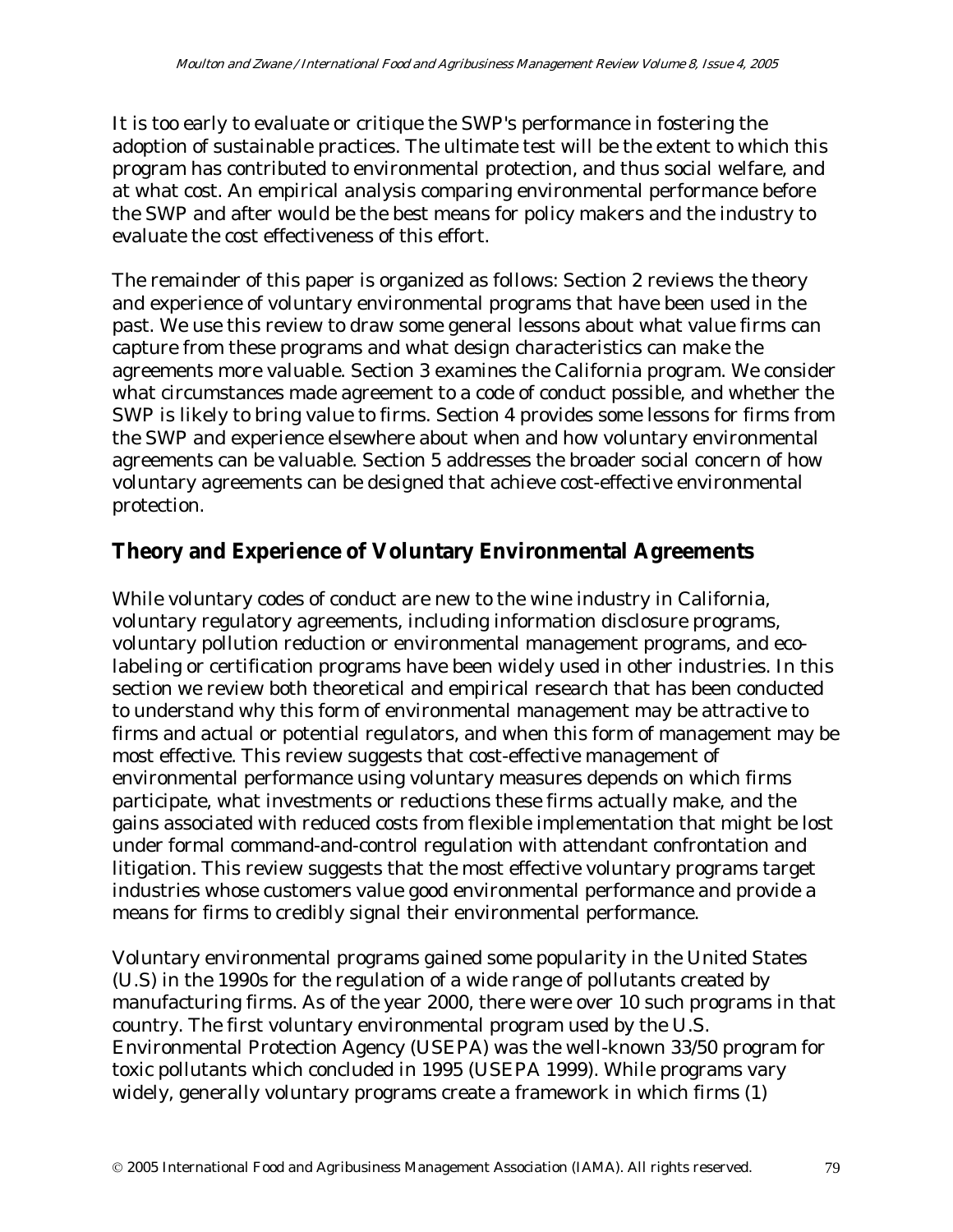volunteer to reduce emissions, though there is no penalty for delay or reneging on a commitment, (2) disclose their environmental performance or emissions, and (3) participate in a process to share information about environmental practices (Karamanous 2001, Videras and Alberini 2000).

Other voluntary environmental programs include national and international certification programs, such as ISO 14000, a framework for environmental management leading to third party certification, (ISO, 2002) and Costa Rica's certification for sustainable tourism (Rivera 2002).1 Certification programs such as these create a series of practices that participating firms chose to adopt or targets that they chose to meet. Upon verification that these have been achieved, external auditors then certify each firm's accomplishment. Firms are then free to publicize the fact that they have been certified.

The success of these programs, as measured by their effect on environmental outcomes relative to what was being achieved in the absence of regulation, depends on whether firms choose to participate and thus over-comply with legal requirements. Empirical evidence suggests that firms have found it profitable to participate in voluntary programs for a variety of reasons. First, access to information from the EPA and other companies can allow firms to gain information about abatement practices that otherwise might be more costly to obtain. Second, firms may perceive themselves to be in a strategic game with regulators. If there is some threat of impending regulation that will impose technology or emissions standards on firms, voluntary programs can allow firms to avoid or delay the implementation of this formal regulation.2 Well known results show that traditional command-and-control regulation can be more costly for industries than flexible forms of regulation that allows firms to choose different abatement technologies (Oates, Portney, and McGartland 1989). Capital markets may award lower borrowing cost to firms that provide environmental performance information (Konar and Cohen 1997, Foulon, Lanoie and Laplante 2002). Firms may also capture a premium in their output market if they can credibly advertise that they are good environmental performers (Arora and Gangopadhayay 1995). We consider this aspect of voluntary environmental agreements further below.

It is somewhat more surprising that regulators have found voluntary environmental programs attractive. At the outset of these programs, regulators do not know the environmental benefits that they will bring, and the gains that they do bring may

 $\overline{a}$ 

<sup>&</sup>lt;sup>1</sup> Some countries, including Japan, accomplish selected environmental regulation goals by creating a framework for firm-by-firm performance agreements with regulators (see Welsch and Hibiki 2002). We exclude these agreements from our review.

<sup>2</sup> Alternatively, voluntary over-compliance may encourage regulators to tighten environmental standards, thus creating barriers to entry for the industry.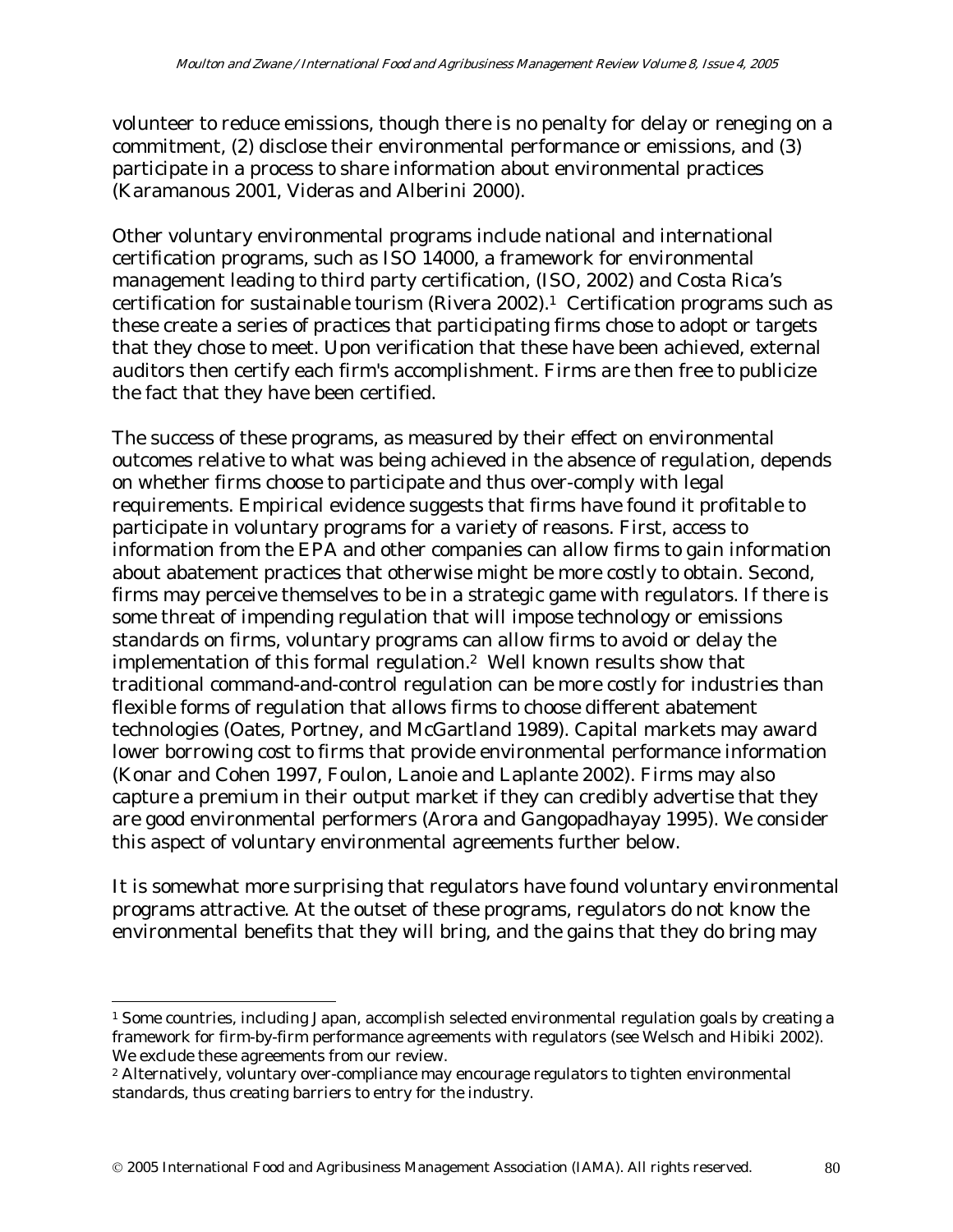be less than could be achieved under formal regulation.<sup>3</sup> However, these programs are relatively less costly for regulators managing limited enforcement budgets than traditional regulation. Thus, the benefit per regulatory dollar spent may be high. This is especially true in the U.S. where litigation is common. Regulators may also find voluntary agreements to be attractive in a context where there is little political appetite for additional formal regulation (Karamanos 2001).

Before turning to the question of whether voluntary agreements result in efficient environmental protection, the profile of participating firms must be determined. Obviously, firm participation will be determined by the make-up of the relevant industry and the nature of voluntary program, but there is some empirical evidence about the sort of firms that find over-compliance and voluntary environmental programs profitable (see Arora and Cason 1995, Nakamura, Takahasi and Vertinsky 2001, Videras and Alberini 2000, Rivera 2002). Evidence from the 33/50 program, as well as other voluntary programs where firms publicly commit to improving performance and disclose their progress, suggests that larger firms, more pollution intensive firms, and firms in more concentrated industries choose to participate.4 These are firms whose behavior can be most easily monitored by civil society groups and regulators. Firms with a lower cost of abatement (as suggested by the amount of money they spend on research and development) and more financially healthy firms are also more likely to participate. These are the firms most able to afford reductions. There is also evidence that firms with more customer contact and more intra-industry contact (as measured by membership in trade associations) are more likely to voluntarily improve their environmental performance. These are the firms that are more likely to capture a "green" premium for good performance, or be hurt by negative publicity or pressure from their peers.

The profile of participating firms and the design of successful programs reviewed above suggest that voluntary agreements can create value for firms and be a relatively efficient method for environmental protection. The greater the value created by good environmental performance, the more effective a voluntary agreement will be in changing firm behavior. Value is likely to be highest when firms are rewarded for good environmental performance, whether by capital markets, their peers, or consumers, when firms can afford to make environmental investments, and when they perceive a threat of future costly formal regulation.

 $\overline{a}$ 

<sup>&</sup>lt;sup>3</sup> Note that voluntary agreements differ in this respect from cost-sharing programs that have been used in agriculture. These programs commit a monetary budget to achieving environmental goals and, with appropriate data about growers' costs and outside opportunities, the impact of a program can be predicted ex ante.

<sup>&</sup>lt;sup>4</sup> This firm profile suggests that emissions reductions from voluntary programs can be substantial, but it does not guarantee that this is a cost-effective means of achieving environmental goals or that voluntary environmental programs provide adequate protection of the environment.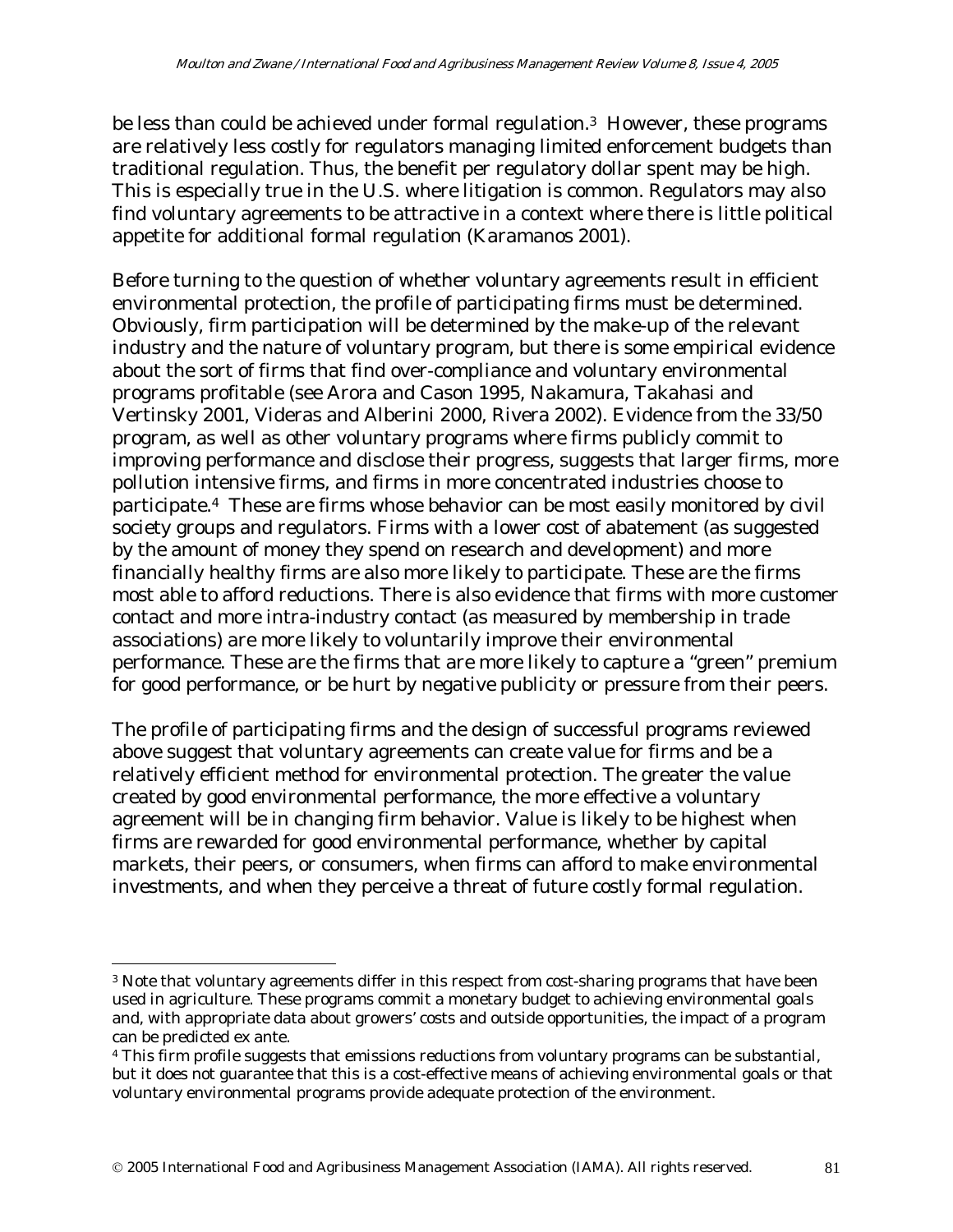For a given industry profile, the most important design consideration is whether a voluntary agreement will allow firms to credibly show that they have undertaken improvements and allow consumers and other interest groups to identify which firms have changed their behavior. Voluntary agreements are vulnerable to "freeriding;" firms have an incentive to claim that they have undertaken pollution reductions that they have not actually made. The most effective programs will have mechanisms that discourage this behavior. These mechanisms include information disclosure programs, third party certification and peer pressure. Information programs and third party certification allow consumers and others to identify those firms that are actually participating in the program. Peer pressure is a more indirect method by which firms may be discouraged from free-riding. Precisely because of free-riding concerns, publicizing only industry-wide information or leaving other opportunities open for firms to claim better performance may lower the effectiveness of a voluntary environmental agreement.

### **The California Experience**

 $\overline{a}$ 

Major segments of the global grape and wine industry have used their agrarian roots to design an image for wine consumers that may well be enhanced by increased social and environmental investment. Advertisements often feature beautiful vineyards highlighting viticultural regions of origin and publicity often emphasizes the natural conditions under which grapes and wine are produced. This link to the natural environment provides an opportunity to gain recognition for protecting it and to earn potential price premiums or other market advantages. This marketing strategy and history provides a rationale for the sustainable winegrowing program in California.

The California Code of Sustainable Winegrowing Practices (SWP) is a comprehensive program encompassing research, education, farming and processing activities, self-evaluation techniques, and a community forum to identify and resolve environmental and social concerns. The SWP was developed under the leadership of the Sustainable Winegrower Joint Committee and is one product of Wine Vision, a national strategic planning effort involving industry, educators, community groups and others.5 This arrangement places SWP within the context of other forces affecting the industry and emphasizes the need to evaluate the complex inter-relationships between wineries, grape production, the environment, and society. The joint committee is composed of almost 50 members from the Wine Institute, the California Association of Winegrape Growers and other interest

<sup>&</sup>lt;sup>5</sup> The ideas giving rise to the California SWP are not unique. They stem in part from the Australian initiative and others cited earlier and have evolved following a course similar to that taken in the Champagne region in France beginning in the 1980s (Moncomble, 2003). The SWP joint committee's objectives are comparable to those of "le groupe national paysages viticoles" under the auspices of ITV (Centre Technique Interprofessionnel de la vigne et du vin) in France which is composed of about 20 persons from diverse public and private backgrounds.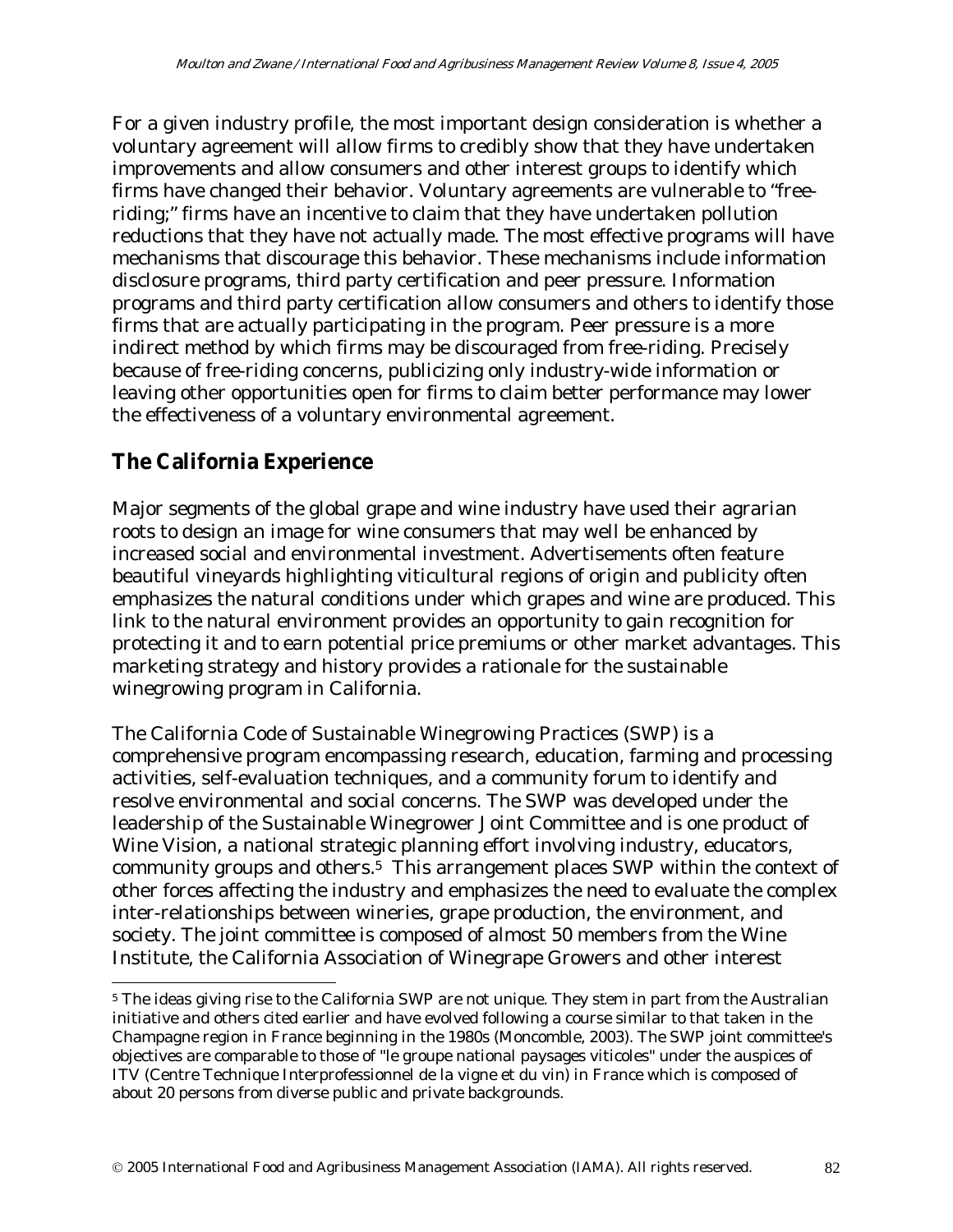groups, including government. It developed the framework of the SWP project starting in June 2001 with the intent of producing a workbook guiding winegrowers toward sustainable practices. An important element of the SWP process was to involve other groups as close as possible to the start of writing and editing. Contributors outside of industry included Nature Conservancy, Latino Issues Forum, three state and two federal agencies, consultants and university professionals.

The Code of Sustainable Winegrowing Practices Workbook (Wine Institute 2002) compiled by the joint committee and its designated staff, defines sustainable winegrowing as a set of practices that are "environmentally sound, socially equitable and economically feasible." The practices are derived from numerous cited sources, predominantly from academic and related professional publications concerning science, policy and regulation. Other citations are to interest group publications (17 percent), government (10 percent) and industry and trade sources (10 percent). In addition the workbook provides a list of almost 300 resource sites where winegrowers can obtain additional information about government regulations and new sustainable practices, such as waste disposal techniques, pollution friendly packaging, sprayer calibration, and erosion control systems. The composition of the joint committee and its staff and the diversity of inputs and reviewers suggest that the components of "best" practices are reasonably valid. As in other voluntary agreements, it is difficult to compare the SWP to the practices formal regulators might have mandated under a "command and control" environmental policy. This information provision element of the SWP is analogous to the efforts by regulators to provide information about pollution reduction possibilities in other voluntary environmental agreements used in other industries.

The centerpiece of the Workbook is a format that permits growers and vintners to rate themselves as to the sustainability of their practices and to plan for future changes. These self-assessments are made voluntarily and when collected and analyzed provide a snapshot of how growers and vintners are performing now and how they might perform in the future. Of course, current performance could be more positive than communities believed, or could be more negative. There is no explicit penalty for supplying incorrect information about practices chosen now or in the future.

The Workbook does not specify the costs of achieving sustainable practices. It provides a framework for winegrowers to estimate costs, but ultimately the decision about adoption will depend on the magnitude of cost increases (or savings) and other considerations. Results from other voluntary programs and formal regulation experiences indicate that increased environmental protection requires more money than existing practices. The self-assessment feature of SWP guides winegrowers to evaluate all aspect of their existing practices. This process could lead to improved efficiency, and lower costs, in some areas, but there is no evidence that these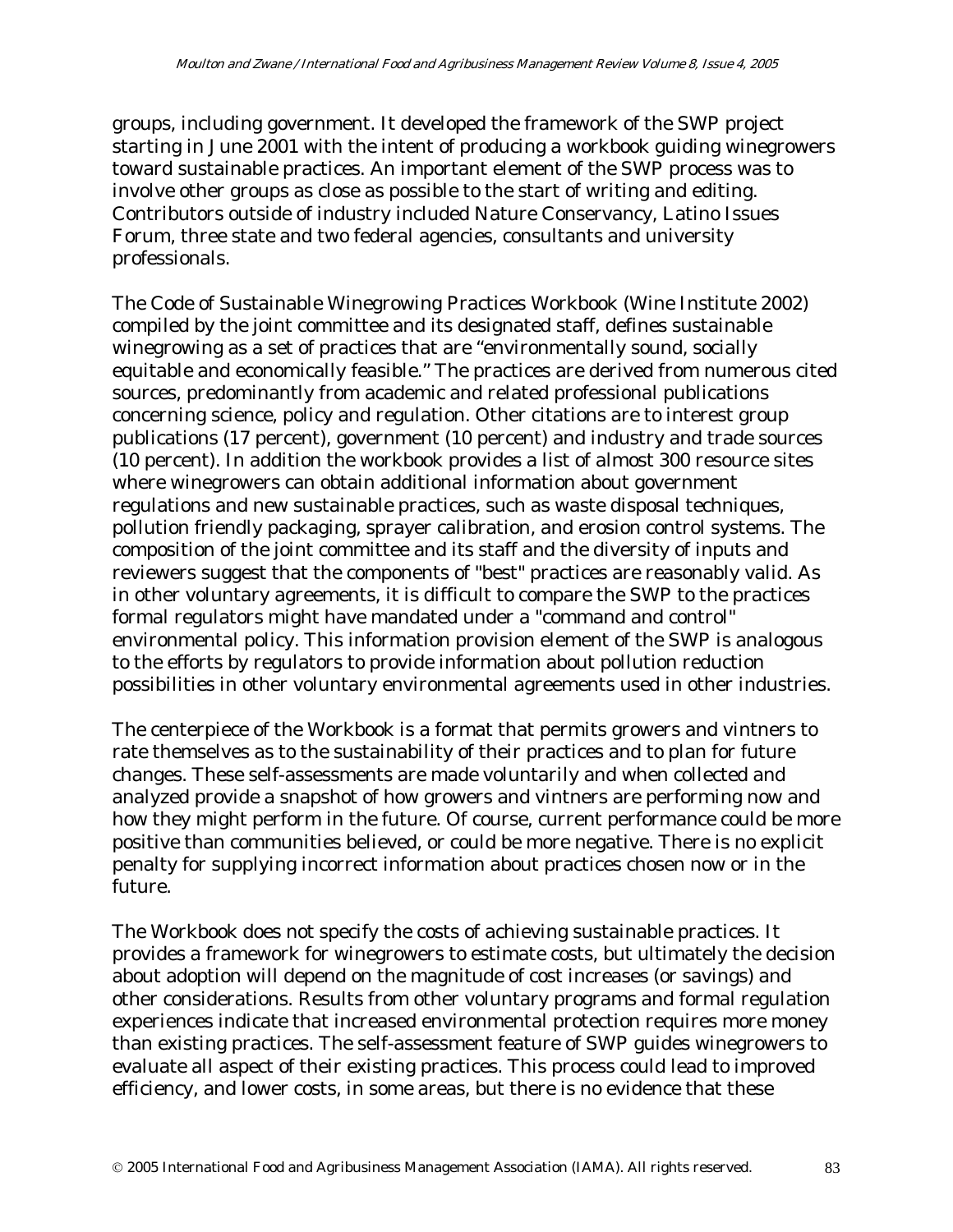efficiencies will fully offset the added cost of sustainable practices. If so, experience suggests that more winegrowers will participate if the threat of even more costly government regulations is strong, or if there is a certification program that generates price premium or other market advantage. Currently, SWP does not include a certification program.

The SWP project goes beyond obvious environmental considerations such as land erosion, pollution, and worker safety. It includes consideration of energy efficiency, packaging, sustainable employee practices, and relations with neighbors and the community. An important element is the establishment of an ongoing forum, through the Joint Committee, the SWP educational program, and greater community participation as outlined in the Workbook. This encourages a continuing exchange of views and adaptations as environmental, economic, and social conditions change which may provide a more effective means of managing environmental risk than ad hoc arrangements to deal with problems after they have arisen.

The Workbook defines 13 categories of management practices, four applying only to vineyards, two applying only to wineries and seven applying to both. The categories are:

- Viticulture
- Winery water conservation and quality
- Soil management
- Materials handling
- Vineyard water management
- Solid waste reduction and management
- Pest management
- Environmentally-preferred purchasing
- Wine quality
- Human resources
- Eco-systems management
- Neighbors and communities
- Energy efficiency

Each of the categories includes an array of relevant practices or criteria to assess sustainability. For example, the pest management category contains 38 criteria including monitoring, weed knowledge, herbicide choice, training employees, and coverage. The human resource category includes 16 criteria such as staffing and recruiting strategy, safety training and sustainability bonus systems. Altogether, the workbook describes 216 criteria for the 13 categories. For each of the criteria the workbook lists four levels of conformance leading toward sustainability. The first level indicates minimum conformance to the practice and the fourth level indicates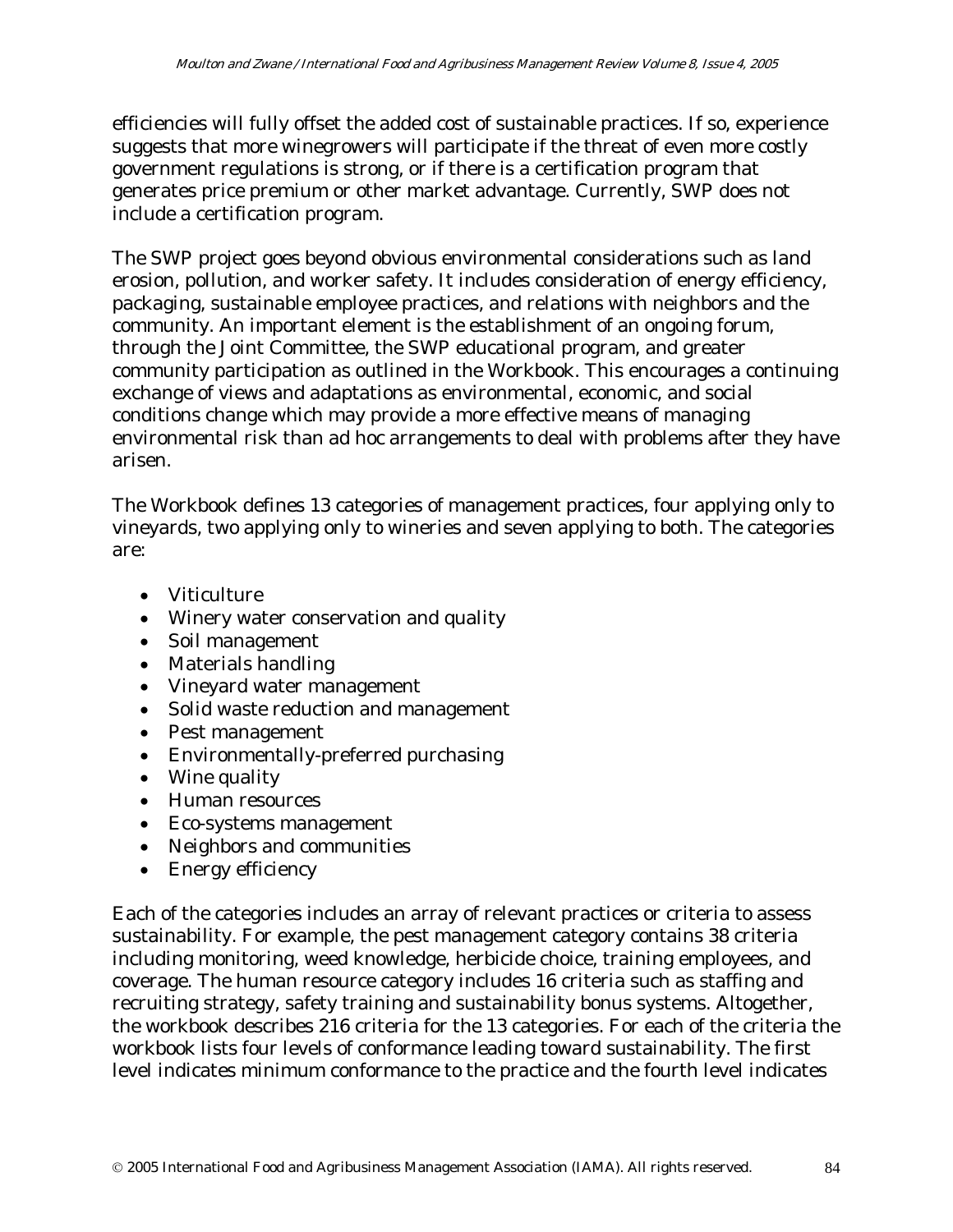full conformance.<sup>6</sup> Winegrowers use these four levels to assess their practices and identify areas for improvement.

### **Lessons for Winegrowing Industries**

 $\overline{a}$ 

1. An integrated approach is likely to improve effectiveness, but improved performance will not be free. SWP is unique among some voluntary programs in taking a "ground to glass" approach rather than focusing solely on one aspect or level within the production-processing-distribution continuum. When the relationships between various practices are understood, this may lead to more efficient (less costly) ways to combine resources. For example, better water management may generate funds that can be used for more environmentally friendly IPM practices. Some sustainable practices may require more frequent personal attention in the vineyard or winery. This can result in better supervision or accomplishment of other production practices.

This is not to say that firms' can change their production processes to become more "sustainable" as defined by a code of conduct, without increased costs. Free lunches, or "win-win" technology adoption opportunities, may be quickly exhausted. Accepting increased production costs to become more sustainable may be appropriate for firms however if they perceive value from more sustainable choices. Interviews suggest that there are incentives to accept some level of increased production costs: (1) SWP is a way to differentiate and improve the product; (2) SWP is the right thing to do (perhaps a life-style or social conscience choice); and (3) SWP will avoid worse and more costly regulations in future. If value is realized from adoption of improved practices it is possible that an integrated approach will lead to conflicts about the distribution of benefits among different levels represented in the program. This has yet to be a problem in California. If it becomes a problem, it may well be worked out through ongoing negotiations between wineries and growers.

2. Early involvement of interest groups may increase the chances of successfully agreeing to a credible code of conduct. Strong and continuing leadership from within the winegrowing sector was necessary to attract widespread participation in the SWP project. Collaborators were involved in formative discussions and were asked to critically review sections of interest to them. The key is to get such involvement early. The project must not be presented in apparently completed form with requests for comment. It must be a grass-root effort, from the ground up.

<sup>6</sup> For example, in the water management category under the off-site water movement criterion, the lowest conformance is where drainage systems are not in place that minimize off-site movement of silt or chemicals. The highest level is achieved when irrigation practices create no runoff; cover crops prevent rainfall runoff, drainage systems are in place to minimize off-site movement in the event of storms and any soil permeability problems have been addressed.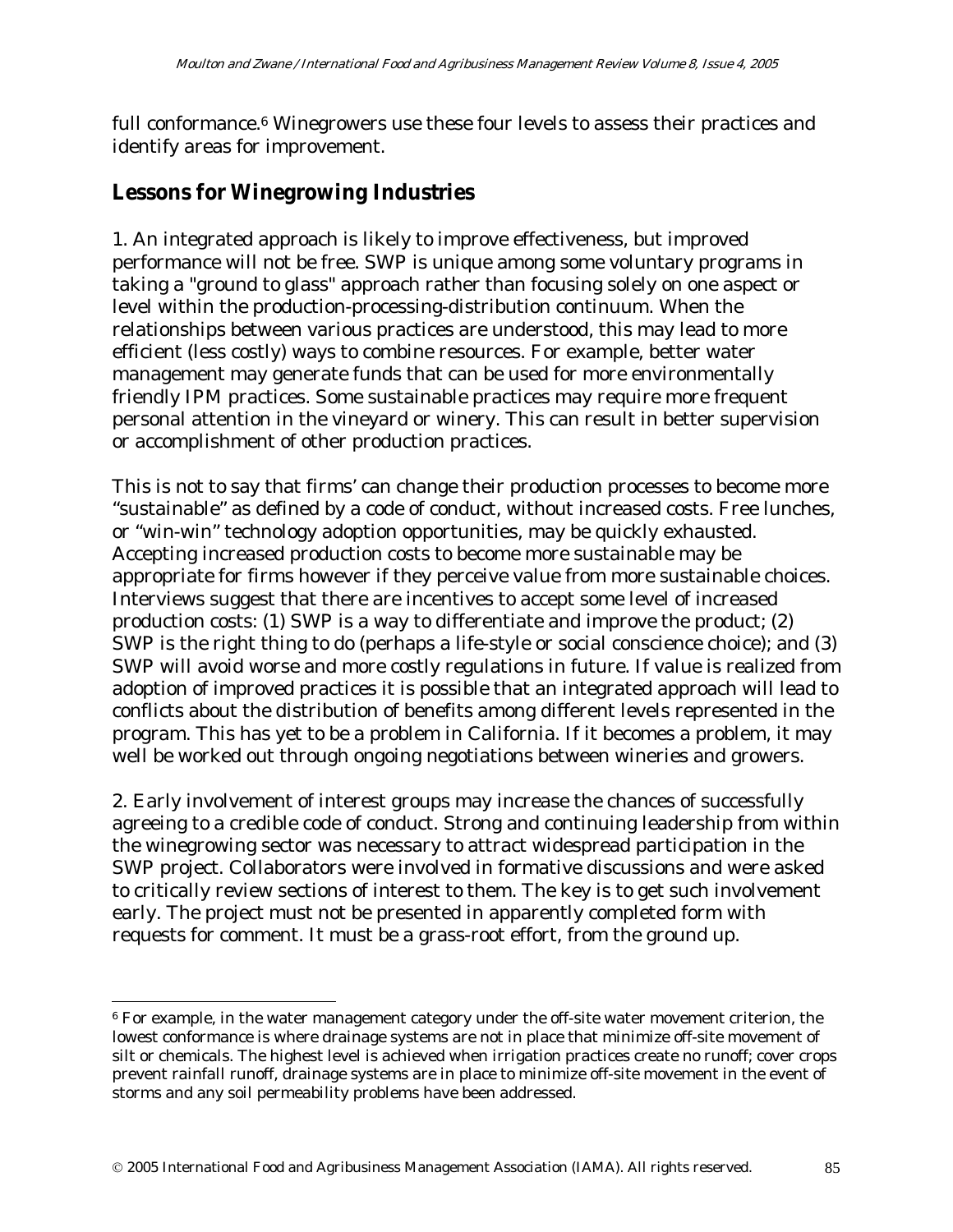3. The key to this project is self-evaluation. SWP allows participants to voluntarily assess the sustainability of their practices against standards that have been developed through cooperation within the SWP project. It helps the "audience" identify areas of excellence and those that need improvement. It allows individuals and groups to identify relevant action plans. The results of the self-evaluation reports are being used to establish a benchmark of current practices against which to measure future changes. The benchmark has an advantage of providing relatively quantitative evidence on existing practices that may defuse sweeping allegations of environmental damage or underline the need for rapid change. The design of the self-evaluation process allows winegrowers to assess where they are along the scale of environmental protection for each of their practices and to identify those areas where change might be beneficial.

4. A certification system need not be essential in gaining agreement on a code of conduct but may be an effective means for adding value to the product. SWP does not provide a certification seal or other visual evidence that winegrowers have adopted sustainable practices. The experience so far is that participation in the program has not been hampered by this lack of recognition. However, in the longer term some sort of certification might be desirable if it allows participants to gain a market advantage.

The experience of other programs suggests that certification is a valuable marketing tool. This value can compensate firms for the cost of improving their environmental performance. Credible certification means that firms cannot falsely claim to be good performers. Thus, it helps reduce the free-rider problem but need not compel participation. Firms may choose not to enroll in a certification program though this action in itself sends information that might influence consumers or capital markets. In the end, firms need to weigh carefully the possibility of formal regulation in the event that voluntary codes of conduct, with or without certification, are not agreed to.

5. Voluntary SWP programs cannot please everyone. There is some resistance from California winegrowers who fear that putting things on paper (e.g. the SWP workbook) will lead to adoption of the practices by government as the only allowable process. This worries them more than the likelihood that the SWP might forestall more onerous regulations. Some environmental or community groups may not participate in hopes that government will adopt even stricter regulation. A voluntary program is unlikely to satisfy either one of these sub-groups. Empirical evidence shows that fear of stricter government regulation often motivates participation in voluntary programs in the belief that such programs will forestall further regulation.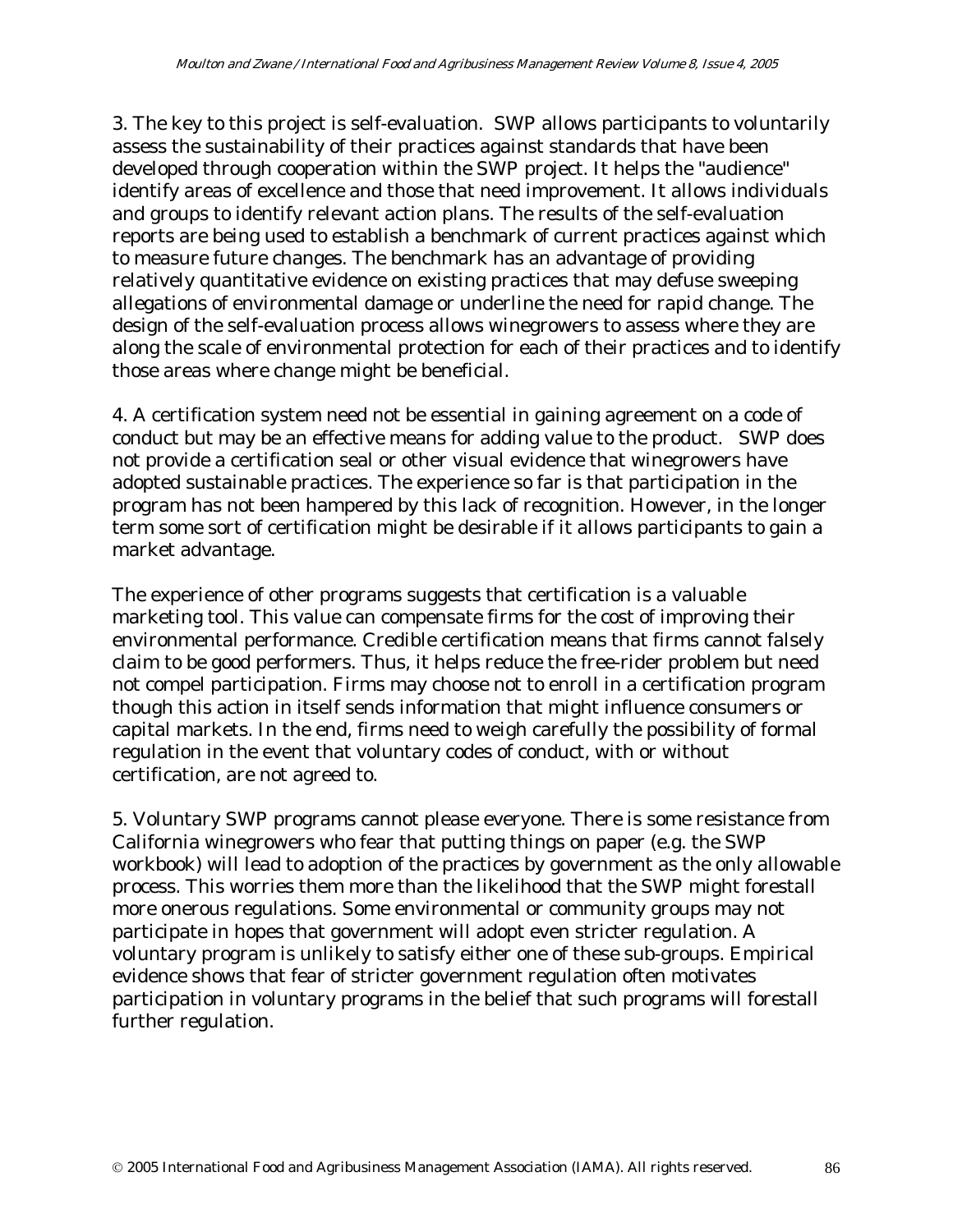### **Implications for Governments**

1. Voluntary programs are an economic alternative for managing environmental risks in some situations. Regulators working in the context of limited budgets and a political environment where there is little appetite for additional formal regulation may be able to use or encourage the adoption of voluntary agreements to generate environmental benefits. However, there is no a priori reason to expect that voluntary environmental agreements will achieve the socially desirable level of environmental protection. Each situation needs to be evaluated on its own merits including how a voluntary agreement might mesh with existing regulation. From the government's perspective, this means that voluntary agreements may be appropriate in specific situations as a complement to formal regulations, but not as a replacement for them.

2. Voluntary agreements are most effective when more firms participate and improve environmental performance. The greater the value created by good environmental performance, the more effective a voluntary agreement will be in changing firm behavior. The benefit to the environment is likely to be high when firms are rewarded for good environmental performance, whether by capital markets, their peers, or consumers, when firms have sufficient resources to make environmental investments, and when they perceive a threat of costly mandatory regulation in the future. Governments may consider providing resources for thirdparty certification and information disclosure. They may also encourage firms to agree to codes of conduct that limit the opportunities for free-riding.

3. Free-riding reduces participation and thus environmental benefits. Policing freeriding can be accomplished by information disclosure programs, third-party certification or by peer pressure. Once firms agree to participate in a voluntary agreement, requiring them to publish information about their performance allows consumers to identify firms that have improved their performance. Simply providing a mechanism for information disclosure can also encourage improved performance, perhaps because firms anticipate a reaction by capital markets to the failure to disclose.

4. Credible standards may make the environmental benefits of voluntary agreements larger. When environmental codes of conduct are decided, it is important that standards reflect environmental goals rather than political or financial considerations alone. Regulators may encourage the participation of academics or other experts when goals and targets are decided.

5. Bottom-up initiatives can be effective. Though it is a relatively unfamiliar role, governments might succeed better by stimulating industry and interest group initiative rather than taking the initiative itself. Bottom-up initiatives can be perceived as reasonable and sensitive to firms' economic realities.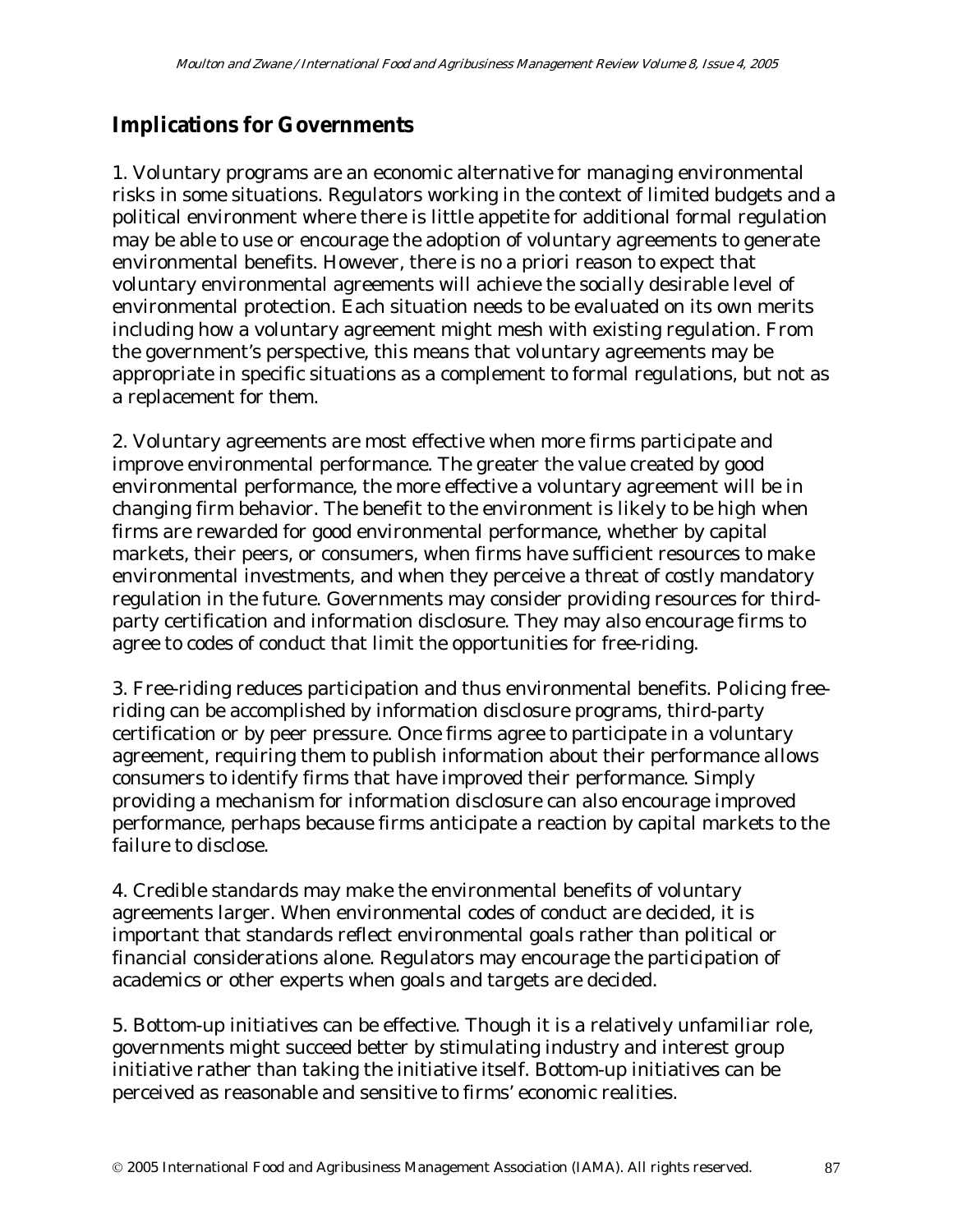6. Voluntary systems may reduce the risk of trade barriers. SWP may provide a means to defend against trade barriers erected on environmental grounds. This is a sensitive issue in the United States, which does not adhere to the Kyoto Treaty on environmental protection. The scientific nature of the voluntary SWP and the benchmark data provided by it could offset complaints if adherents to the treaty were to erect barriers against non-Kyoto traders on the grounds of inadequate practices.

#### **References**

- Arora, S., Cason, T. 1995. An experiment in voluntary environmental regulation: Participation in EPA's 33/50 Program, Journal of Environmental Economics and Management, 28, 271-86.
- Arora, S., Gangopadhayay, S., 1995. Toward a theoretical model of voluntary overcompliance, Journal of Economic Behavior and Organization, 28(3), 289- 309.
- Foulon, J., Lanoie, P., Laplante, B., 2002. Incentives for pollution control: Regulation or information? Journal of Environmental Economics and Management, 44, 169-87.
- ISO (International Standards Organization), 2002. ISO 14000 Environmental Management Guide. Available: http://www.iso14000-iso14001-environmentalmanagement.com.
- ITV, France, 2002. "Le vignoble dans le paysage" Les cahiers itineraires d'itv France No. 5 Novembre, 23.
- Karamanos, P., 2001. Voluntary environmental agreements: Evolution and definition of a new environmental policy approach, Journal of Environmental Planning and Management, 44(1), 67-84.
- Konar, S., Cohen, M., 1997. Information as regulation: The effect of community right to know laws on toxic emissions. Journal of Environmental Economics and Management, 32, 109-24.
- Moncomble, D. (2003). "Strategy of the wine business: the example of the Champagne region" in Proceedings of the General Assembly of Vine Link International, Lien de la vigne, Paris, April 2003.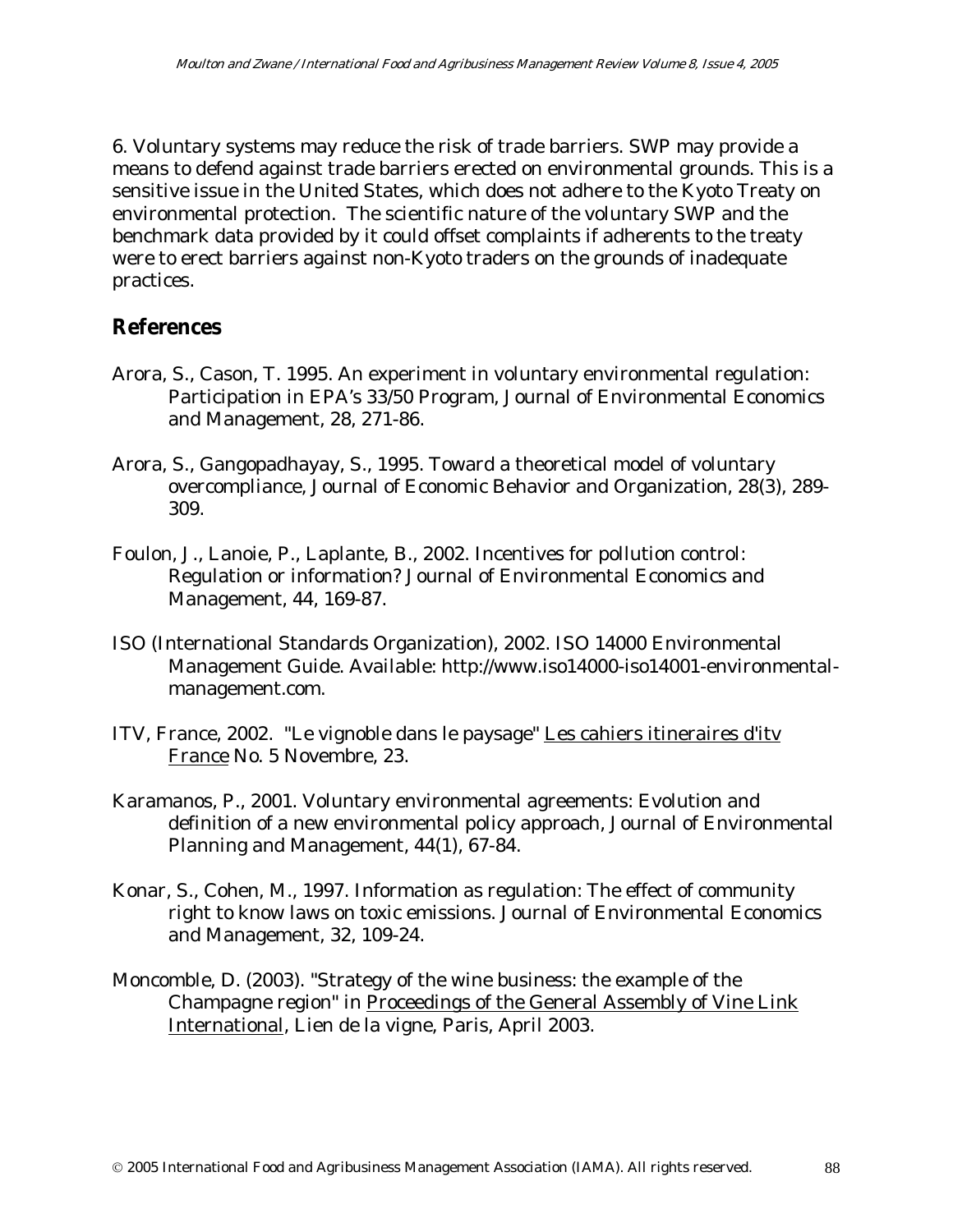- Nakamura, M., Takahashi, T., Vertinsky, I., 2001. Why Japanese firms choose to certify: A study of managerial responses to environmental issues, Journal of Environmental Economics and Management, 42, 23-52.
- Oates, W., Portney, P., McGartland, A., 1989. The net benefits of incentive-based regulation: A case study of environmental standard setting, American Economic Review, 79, 1233-41.
- Rivera, J., 2002. Assessing a voluntary environmental initiative in the developing world: The Costa Rican Certification for Sustainable Tourism, Policy Sciences, 35, 333-360.
- Segerson, K. and Miceli, T., 1998. Voluntary environmental agreements: Good or bad news for environmental protection? Journal of Environmental Economics and Management, 36, 109-30.
- USEPA (United States Environmental Protection Agency), 1999. 33/50 Program: The final record. Washington, D.C.: EPA.
- Videras, J., Alberini, A., 2000. The appeal of voluntary environmental programs: Which firms participate and why? Contemporary Economic Policy, 18(4), 449- 461.
- Welch, E., Hibiki, A., 2002. Japanese voluntary environmental agreements: Bargaining power and reciprocity as contributors to effectiveness, Policy Sciences 35, 401-24.
- Wine Institute and California Association of Winegrape Growers, 2002. The Code of Sustainable Winegrowing Workbook, San Francisco, CA.
- Oates, W., Portney, P., McGartland, A., 1989. The net benefits of incentive-based regulation: A case study of environmental standard setting, American Economic Review, 79, 1233-41.
- Rivera, J., 2002. Assessing a voluntary environmental initiative in the developing world: The Costa Rican Certification for Sustainable Tourism, Policy Sciences, 35, 333-360.
- Segerson, K. and Miceli, T., 1998. Voluntary environmental agreements: Good or bad news for environmental protection? Journal of Environmental Economics and Management, 36, 109-30.
- USEPA (United States Environmental Protection Agency), 1999. 33/50 Program: The final record. Washington, D.C.: EPA.